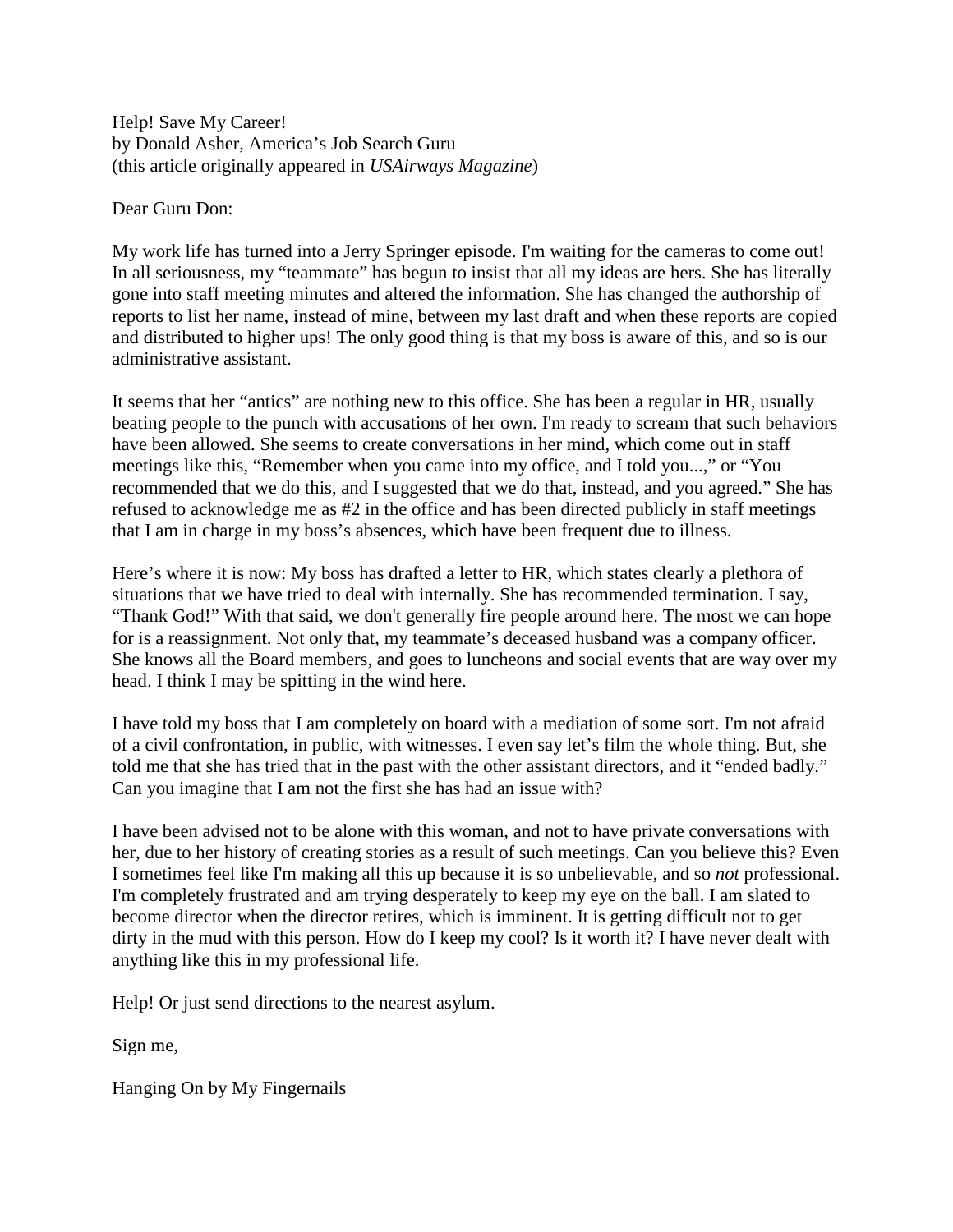## Dear Hanging On:

At first glance, it seems you are doing every right. You are working with your director and HR. You are volunteering for mediation. You are, no doubt, complying with instructions never to be alone with this nut case. That's all good.

Now, your goal is to get to the finish line. Once you are in charge of the department, you can engineer a showdown with HR and this miscreant, and unload her on some poor newbie (which is what they always do with lifers like this with an odious internal reputation).

I had to call out the big guns to answer your query. Here's some advice from my pal, Kathy Strickland, who runs the Strickland Group, a top executive coaching and communications consulting firm in NYC. "You can't make deals with psychotic people," she says, because they cannot or will not follow through. Nevertheless, you have to *appear* willing to make such deals. You can't be seen as the impediment to rational resolutions. View this like a court case with political overtones. "Document everything, every incident. List witnesses. And make your own allies with HR and if you can, with the Board."

Kathy also asks, "Are there any performance issues, where this woman is demonstrably failing to do her job?" If so, that can be leverage with HR. HR hates touchy feely disputes, but they can really embrace a documented failure to perform, or a cut-and-dried case of insubordination.

I also called my friend, Bob Chope, president of the National Employment Counseling Association based in Washington, D.C., and a renowned work psychologist with a practice in San Francisco. He said, "When it comes to compulsive liars, in the end there is nothing that they say that anybody can trust." Liars lie because it is empowering to them, and gives them control over situations and others. "What often happens," Bob continues, "is that they begin to believe the lies. Ultimately, they take the story too far, and it begins to implode on them, and they can be self destructive."

He also says that these are people who believe they cannot be caught. They believe they are smarter and better than others, which includes you. "These people have defenses in place that they will utilize when they think they might get caught, and they can be pretty good at it." Bob endorsed the recommendation that you never be alone with this person, and that you avoid any and all situations where it could boil down to your word against hers.

You are truly at risk, my friend. You said the director "drafted" a letter to HR. Make sure she sends that letter! Document, document, document. And beware some executive team deciding to clean house by throwing you and her out together and starting over.

Yours is the toughest case I've addressed in months. Good luck with it, and my best wishes for your continued success,

Donald Asher